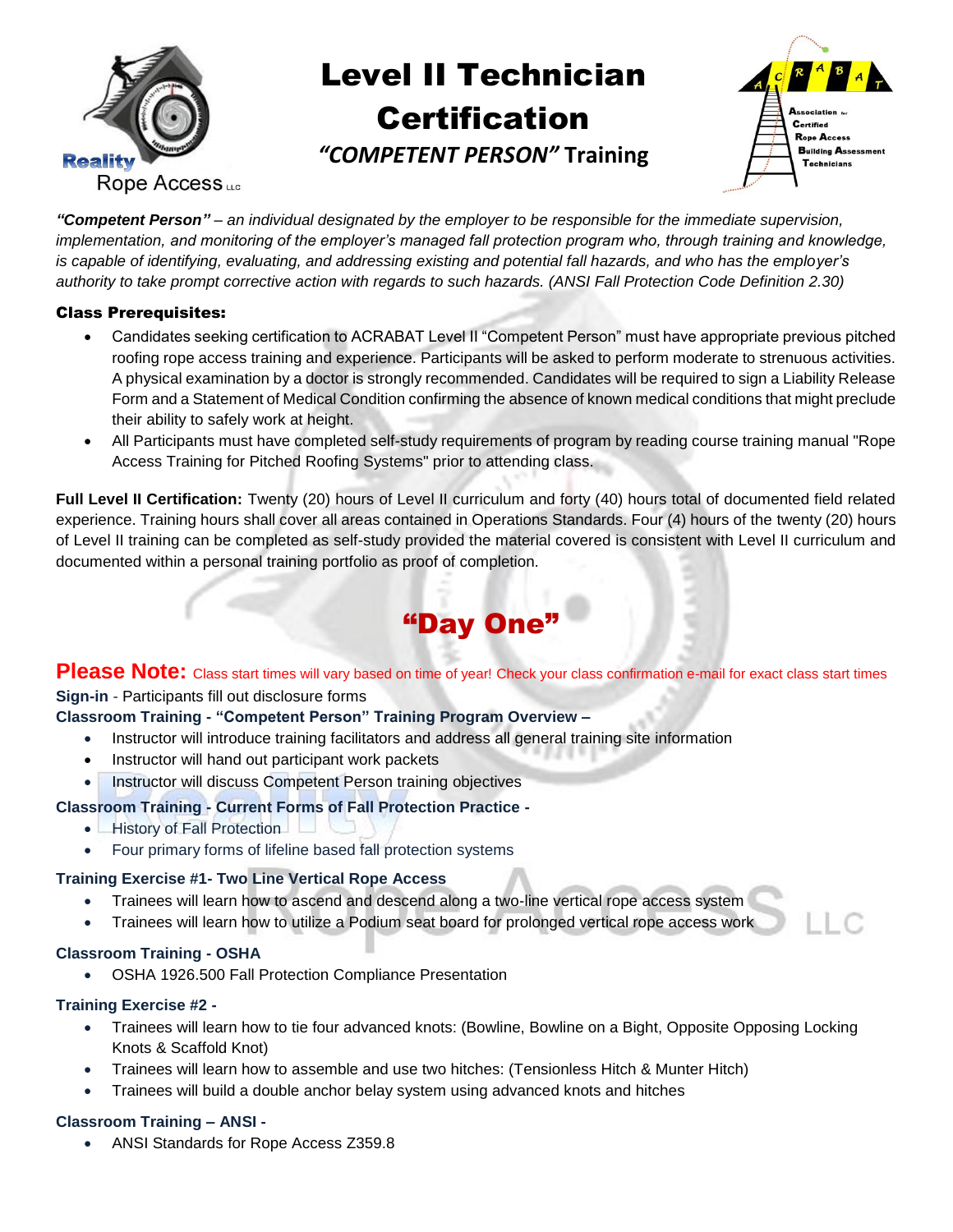#### **Classroom Training – IRATA, SPRAT & ACRABAT Rope Access Associations -**

- SPRAT (Society for Professional Rope Access Technicians) "Safe Practices for Rope Access"
- IRATA (Industrial Rope Access Trade Association) "International Code of Practice"
- ACRABAT (Association for Certified Rope Access Building Assessment Technicians) "Safe Standards for Pitched Roof Rope Access"

#### **Lunch Break**

#### **Field Exercise #3 – Alternative Belay Training -**

- Attended belay training with Stop, Grigri, Figure 8 and ATC
- Static belay training with Stop, Grigri, Figure 8, ATC and Rope Grab

#### **Classroom Training – Fall Protection Work Plans -**

Developing company specific Fall Protection work plans

#### **Field Exercise #4 – Advanced Pivot Line Training -**

• Trainees will construct and use pivot lines on 12/12 pitch

#### **Classroom Training – Equipment Care, Inspection and Retirement –**

- Participants will be provided instruction on how to care for all rope access equipment, ladders and PPE
- Participants will be provided instruction on how and when to inspect all rope access equipment, ladders, and PPE
- Participants will be provided instruction on when rope access equipment, ladders and PPE should be retired

#### **Field Exercise #5 – Advanced Anchor Construction Training -**

- Trainees will construct and use load shared anchors
- Trainees will construct and use weight based anchors

#### **Sign Out**

# "Day Two"

#### **Classroom Training – Advanced Ladder Safety Training –**

- Advanced pitched roof specific Ladder Safety training
- Developing site specific pitched roof ladder specific training programs for front line workers

#### **Classroom Training – Employee Assisted Rescue Training –**

- Trainees will learn how to assemble equipment components to build and use a mechanical advantage system to facilitate the rescue of an incapacitated worker
- Trainees will learn how to complete a "Pick-Off" rescue of an incapacitated worker

#### **Field Exercise #6 – Mechanical Advantage Rescue Training -**

- Trainees will demonstrate the ability to perform two person Mechanical Advantage rescue
- Trainees will demonstrate the ability to perform solo Mechanical Advantage rescue

#### **Written Test, Scoring & Instructor Led Discussion –**

Trainees completed written exams are scored and correct answers revealed and discussed.

#### **Critical Skills Testing - Participants are required to complete the following skills tests:**

*NOTE: PARTICIPANTS must meet proficiency requirements on all critical skills testing components in order to achieve Level II "Competent Person" certification status.*

#### **Critical Skills Test # 1 "Advanced Knot Skills"**

 Trainees will have three minutes to correctly tie and dress four knots (Bowline, Bowline on a Bight, Scaffold Knot, & Opposite Opposing Locking Knots)

#### **Critical Skills Test # 2 "Mechanical Advantage Rescue Skills"**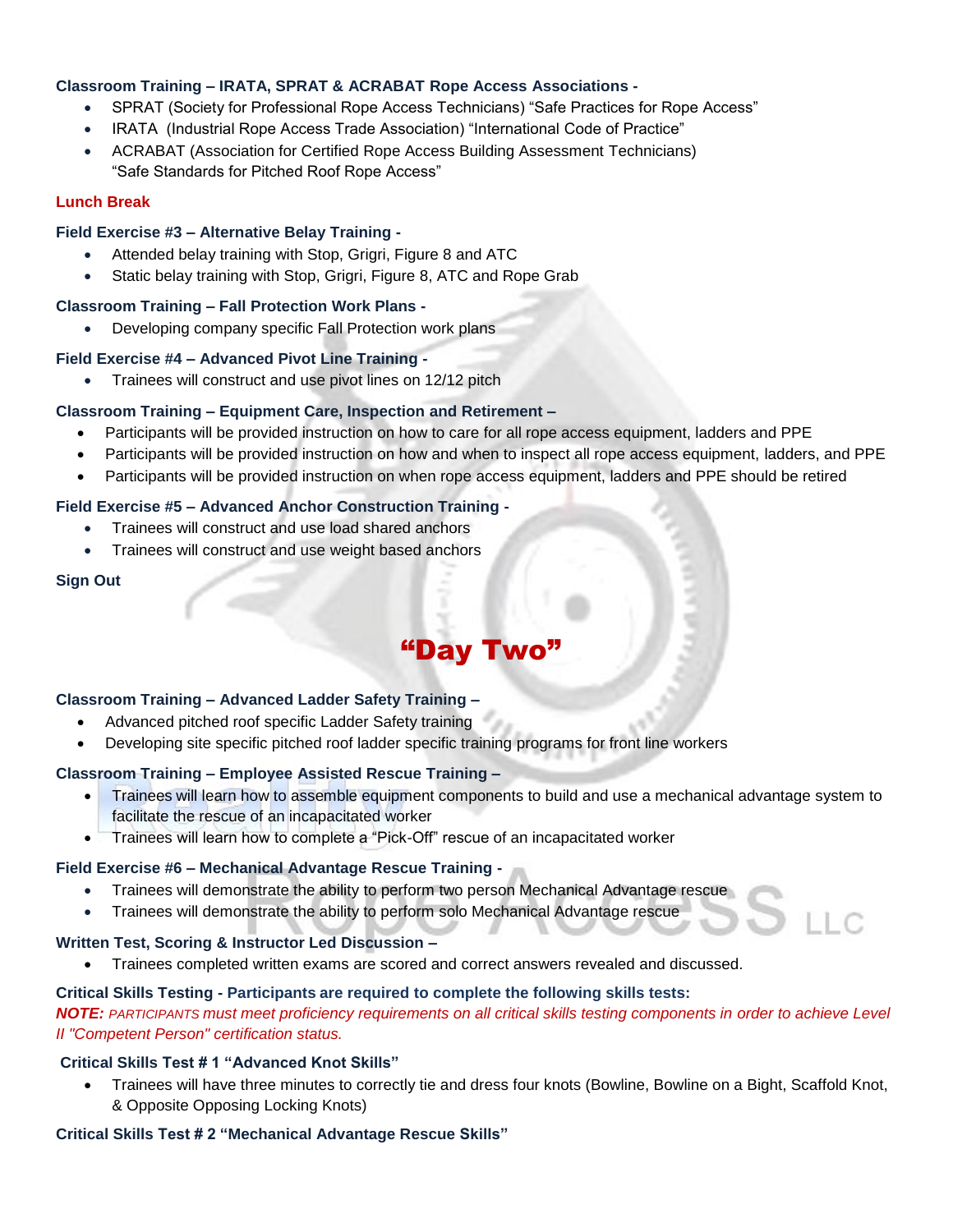Trainees will demonstrate the ability to construct and use a Mechanical Advantage rescue system

#### **Lunch Break**

#### **Critical Skills Testing Continues –**

#### **Critical Skills Test # 3 "Advanced Static Belay Set-up Skills"**

Trainees will have seven minutes to correctly construct a Static Belay system using advanced knots and hitches

#### **Critical Skills Test # 4 "Load Shared Anchor Set-up Skills"**

Trainees will demonstrate the ability to construct and use a complex load shared anchor belay system

#### **Critical Skills Test # 5 "Vertical / Two-line Access Skills"**

- Trainees will demonstrate the ability to use a vertical / two-line rope access system
- Trainees will demonstrate the ability to use a Podium seat board

#### **Critical Skills Test # 6 "Alternative Belay Device Skills"**

Trainees will demonstrate the ability to descend a 14/12 pitch using: Munter Hitch, Petzl Stop, Figure 8, & ATC

#### **Classroom Presentations –**

 Trainees will deliver classroom style training presentations on: Rope Access Knots and Their Specific Purpose / Application, Rope Access Belay device use and inspection

#### **Sign Out**

*Participants who successfully complete program lessons, practical skills testing, written testing and show proof of 40 hours of field related experience will be provided certificates that document full Level II Technician certification within five business days of class completion.*

# **Duties of The Roof Specific Rope Access Program Manager (Level II / Competent Person):**

*(As defined by ACRABAT's "Roof Inspection Specific Rope Access Standards")*

The Level II Roof Specific Rope Access Program Manager shall provide direct implementation and supervision of employers managed fall protection program (i.e. rope access program).

The Level II Roof Specific Rope Access Program Manager shall ensure compliance with both federal and state level work-at-height regulations.

- The Level II Roof Specific Rope Access Program Manager shall specify appropriate rope access system equipment components, set up and use.
- The Level II Roof Specific Rope Access Program Manager shall specify appropriate personal protection equipment (PPE) to be used.

The Level II Roof Specific Rope Access Program Manager shall evaluate individual skills, training and experience.

- The Level II Roof Specific Rope Access Program Manager shall provide on-site individual and group training as needed.
- The Level II Roof Specific Rope Access Program Manager shall create, maintain and update site specific work plans that include JHA (Job Hazard Analysis) evaluations detailing hazards that pitched roof rope access workers are likely to be exposed to and specify the means by which hazards will be controlled or eliminated.